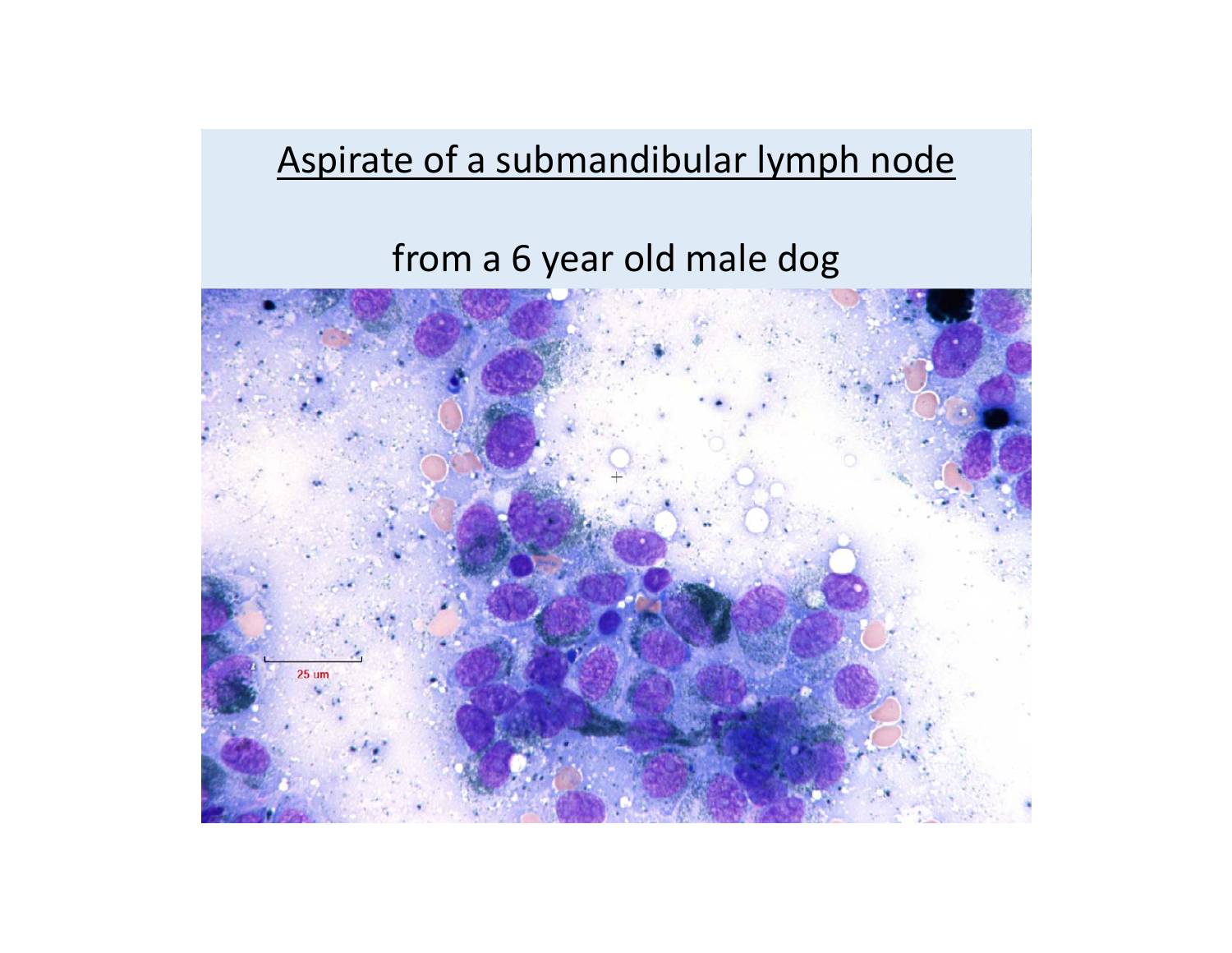#### and the second of the second of the second second second second second second second second second second second Are these the population of cells we expect to see in <sup>a</sup> lymph node?

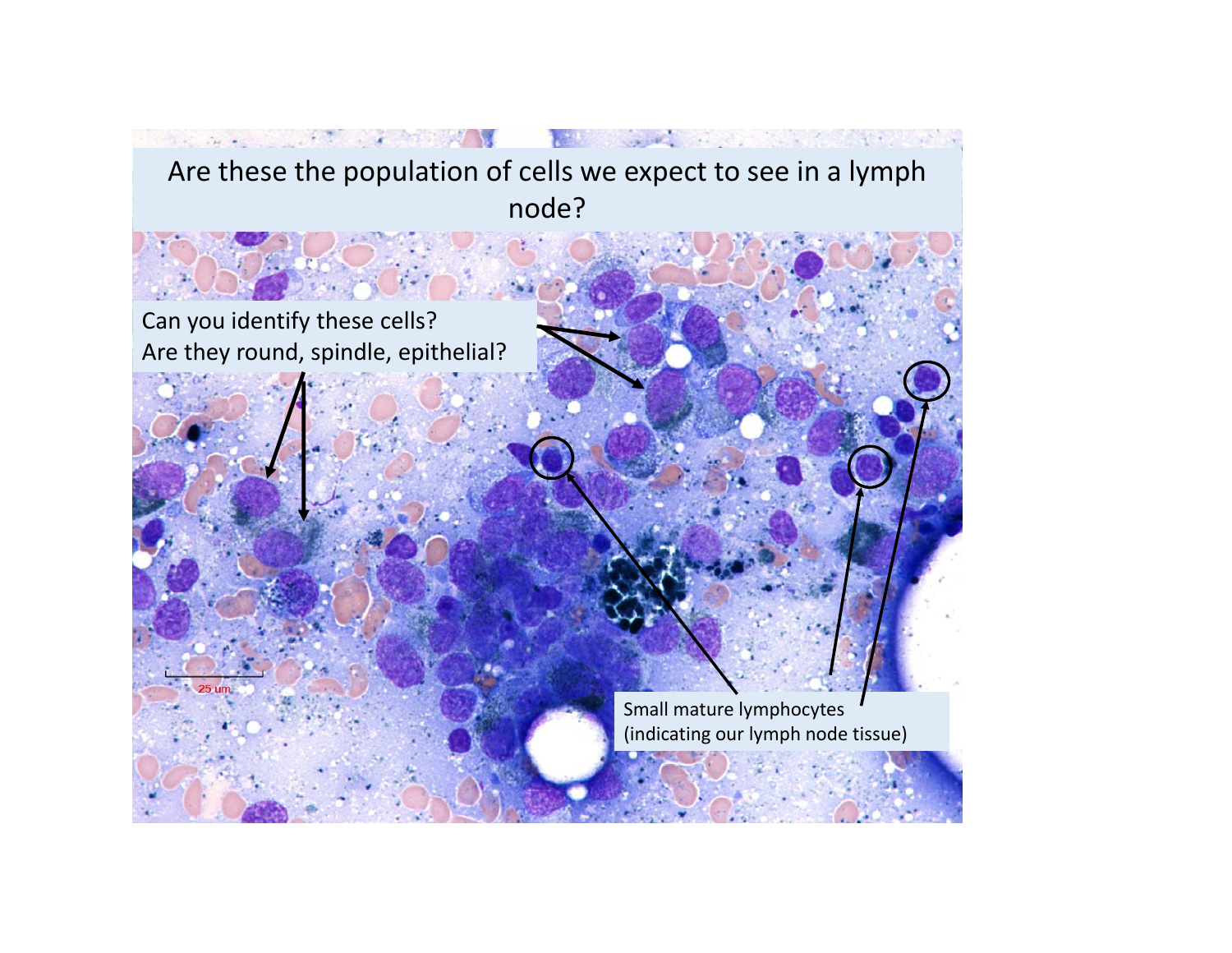Atypical cell population, are the cells round, spindle or epithelial?



### **Same mass**





**Spindle Epithelial Epithelial Round** 

#### Question: what are the black granules within the cytoplasm?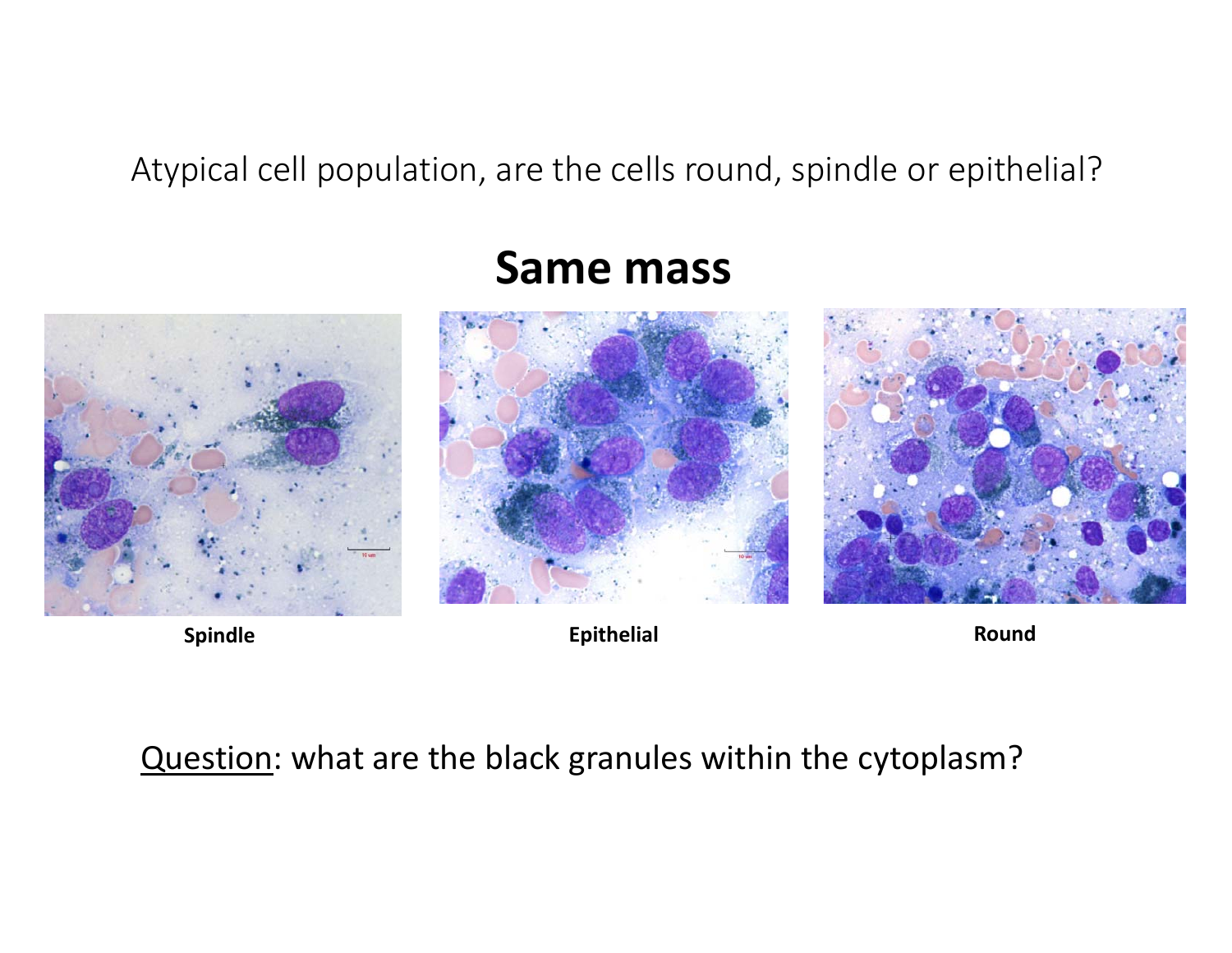#### The cytomorphological features of the atypical cells:

Small, fine, "dusty" black granules

- •Oval nuclei
- •Finely granular to slightly coarse chromatin pattern
- •2+ prominent nucleoli
- •• Small to moderate amount of blue cytoplasm

 $10 \text{ um}$ 

•High to moderate N:C ratio Melanocytes <sup>=</sup> Metastatic melanoma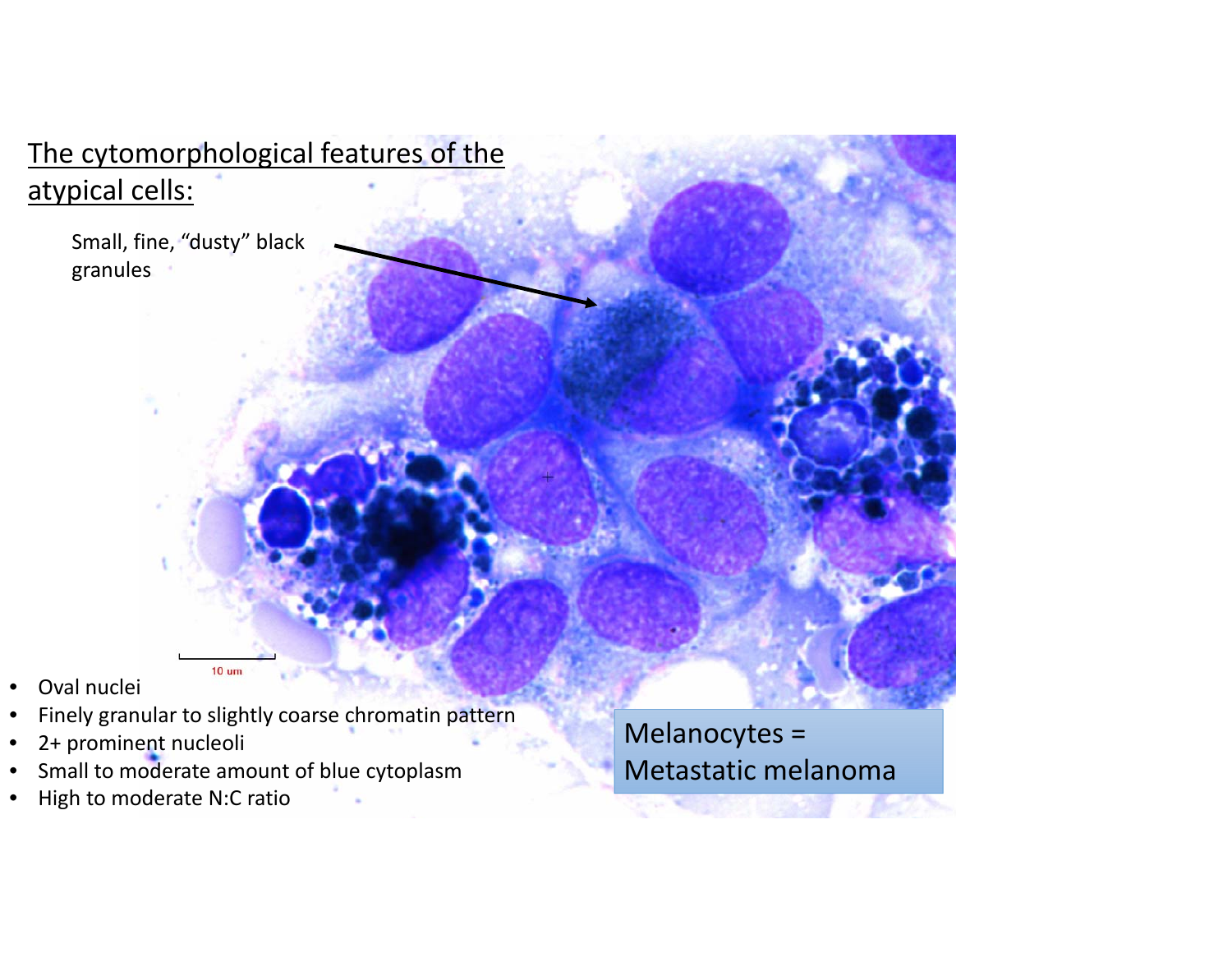**But what about these cells?** They appear different. They have globular, round, black pigments that vary in size, consistent with macrophages that contain phagocytized melanin  $\rightarrow$  melanophages



Melanophages can be present in normal lymph nodes any time there is damage to melanocytes that release free melanin into the area drained by the lymph node either by non‐neoplastic cells (damage to pigmented skin) or neoplastic cells (melanoma). **Differentiation from melanocytes has important clinical impact!**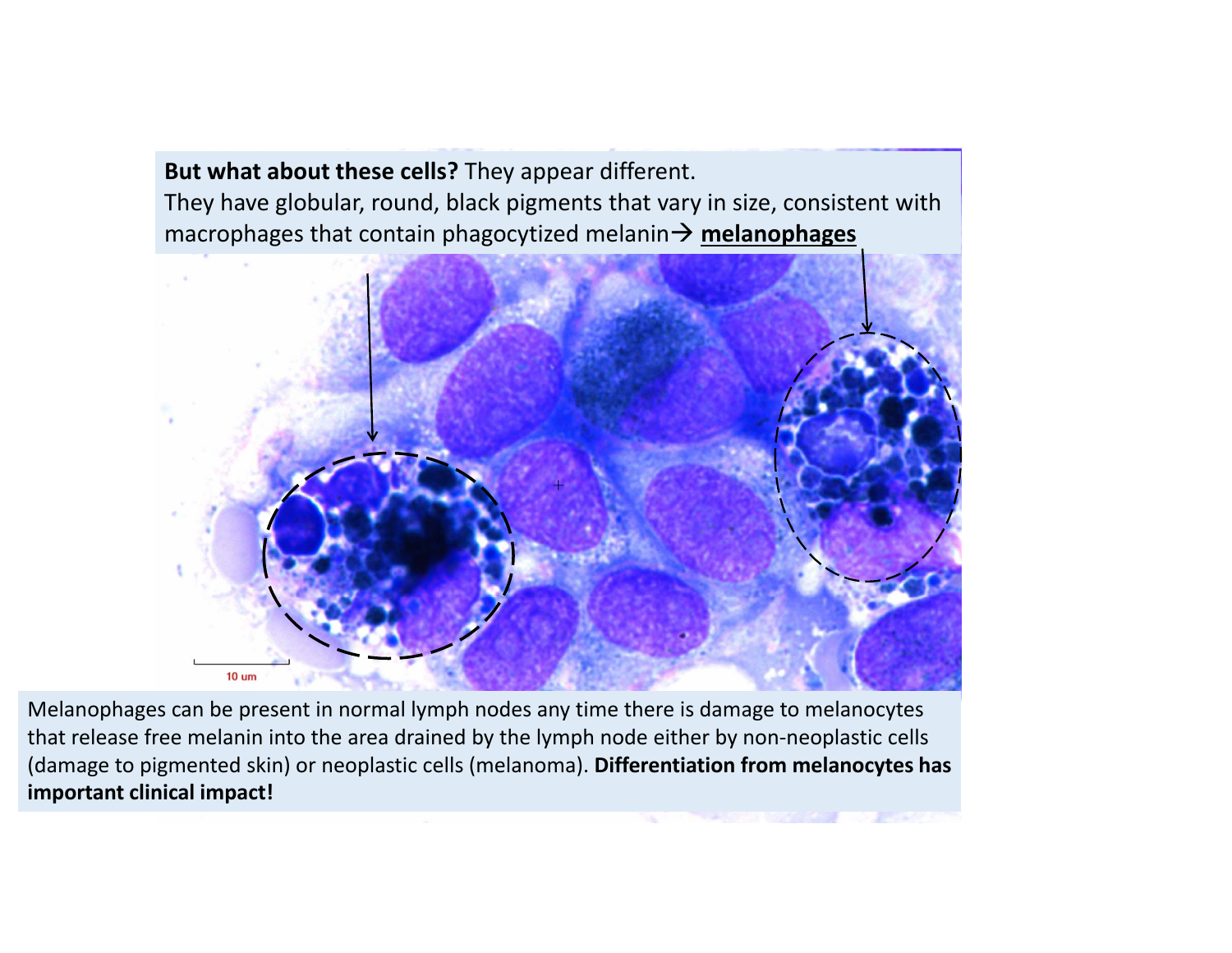

The dog in our case had a one month history of <sup>a</sup> mass on the upper lip. It was diagnosed on histopathology as <sup>a</sup> malignant melanoma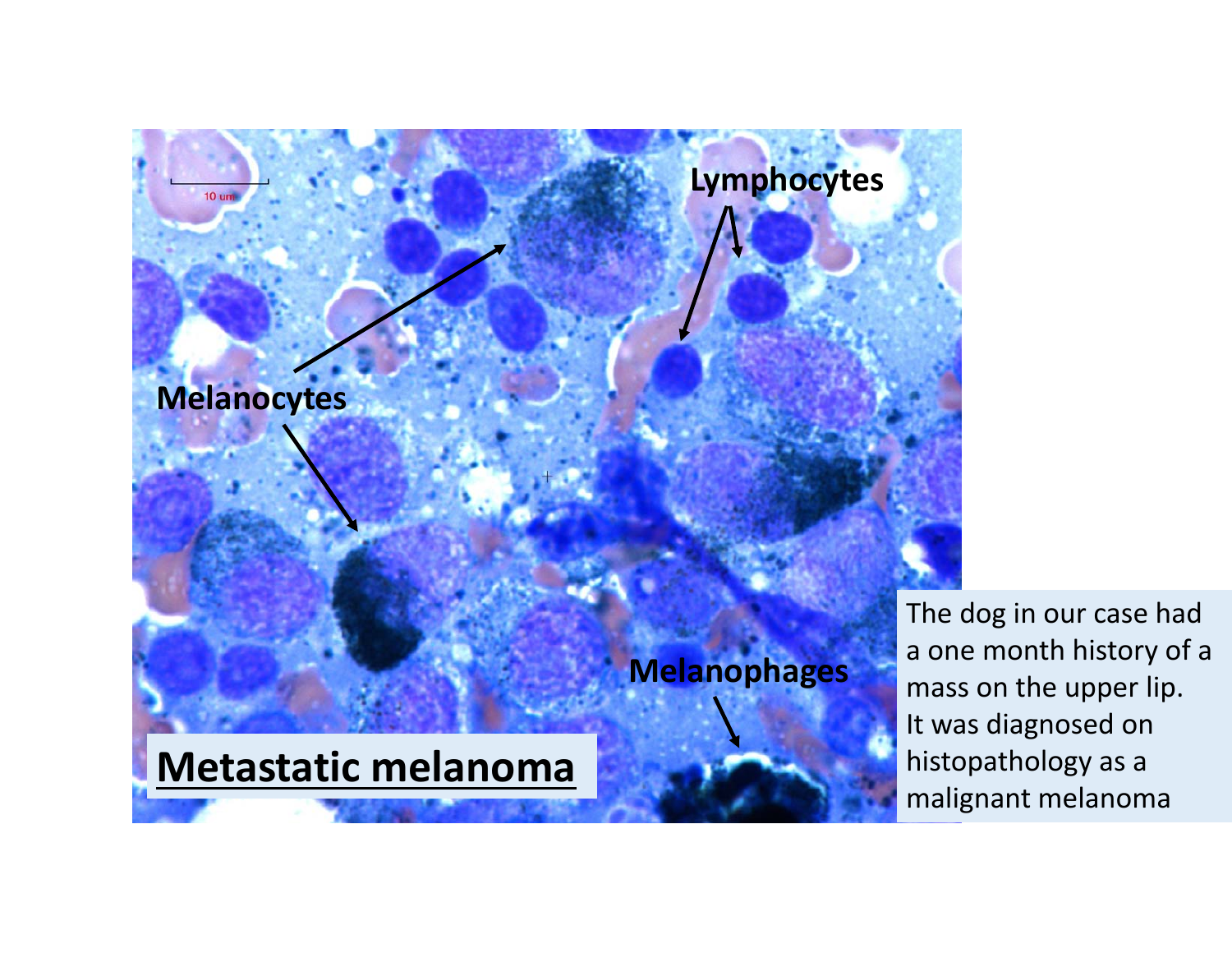# Canine Oral Melanoma

- In general, oral melanomas have worse prognosis than cutaneous melanomas.
- Melanomas are one of the most frequently diagnosed neoplasms of the canine oral cavity, and the majority of these are malignant.  $^{1}$
- Cocker Spaniel, Miniature Poodles, Pekingese/Poodles and Chow Chow are predisposed to oral melanoma.
- The most common location of oral melanoma is the gingiva.
- Oral melanomas are tumors of adult/aging dogs (average age 11.4 years, range <sup>1</sup>‐ 91).
- Metastasis of oral melanomas are frequent with regional lymph nodes and the lungs most commonly affected.
- Prognosis of oral melanoma is poor and unrelated to mitotic index or tumor<br>location.<sup>2</sup>  $location<sup>2</sup>$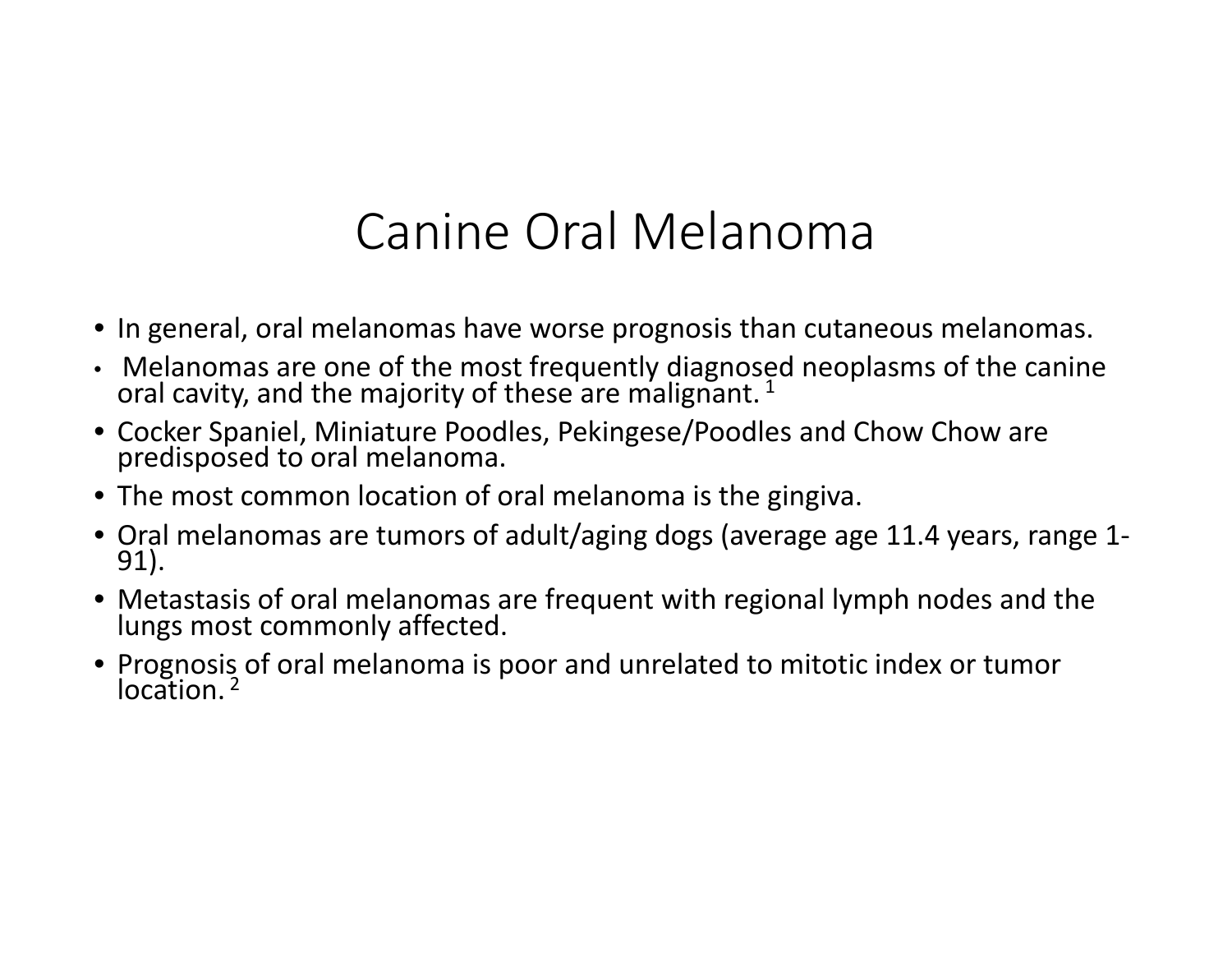# Canine Amelanotic Melanoma

- Poorly pigmented amelanotic melanocytic neoplasms can be diagnostically challenging on both cytologic and histopathologic exam
- Melaoncytes arise from embryonic neuroectoderm and commonly differentiates into spindloid or epithelioid cells
- The cellular features of these tumors may therefore be hard to differentiate from<br>other neoplasms including carcinoma, soft tissue sarcoma, and round cell neoplasms including carcinoma, soft tissue sarcoma, and round cell neoplasms such as lymphomas.
- Immunohistochemical stains can be used to detect amelanocytic melanoma
- Melan-A, PNL-2, Tyrosinase-related protein-1 and 2 (TPR-1 and TPR-2) were found to be highly sensitive and 100% specific for detection of canine oral/lip amelanocytic melanoma.
- S‐100 and microphthamia transcription factor (MiTF) were found to be highly sensitive but less specific for the detection of melanocytic neoplasms, as they<br>also labeled well-differentiated soft tissue spindle cell sarcomas. <sup>3</sup>